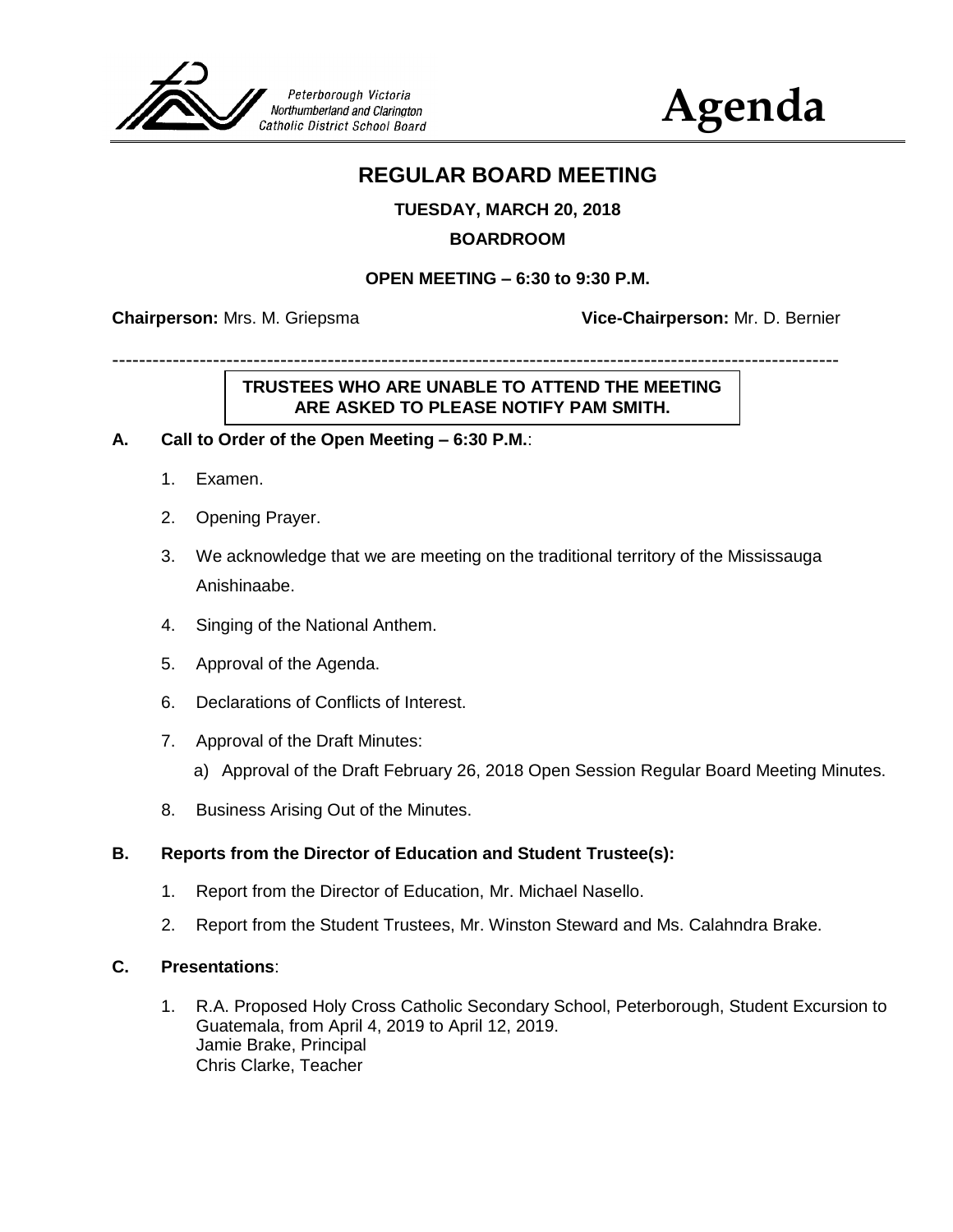2. R.A. Proposed Holy Cross Catholic Secondary School and St. Peter Catholic Secondary School, Peterborough, Student Excursion to Iquitos, Peru, from March 9, 2019 to March 24, 2019. James Brake, Principal – Holy Cross Catholic Secondary School Sherry Davis, Principal – St. Peter Catholic Secondary School Julia Taylor and Mike Halloran – Teachers, Holy Cross Catholic Secondary School Dan Clarke – Teacher, St. Peter Catholic Secondary School

#### **D. Programs and Services**: No Items.

#### **E. Business, Finance and Governance**:

- 1. Ontario Catholic School Trustees' Association (OCSTA) Open Session Report. Mrs. Michelle Griepsma, Board Chairperson
- 2. R.A. 2018 Trustee Determination and Distribution (Report). Mrs. Isabel Grace, Superintendent of Business and Finance/Facility Services.

#### **F. Human Resources**:

1. Principal/Vice-Principal Eligibility Pool (Information). Ms. Joan Carragher, Superintendent of Learning, Leadership and Human Resource Services

#### **G. Policy Development**: No Items.

- **H. Old Business**: No Items.
- **I. New Business**: No Items.
- **J. Bring Forward**: No Items.

#### **K. Information Items**:

- 1. Chairperson's Report. Mrs. Michelle Griepsma, Board Chairperson
- 2. Trustees' Committee Reports: (Past Approved and Draft Meeting Minutes shared on Google.) a) First Nation, Métis, and Inuit Advisory Committee – March 6, 2018.
- 3. Green Up Initiative. Mr. Michael Nasello, Director of Education
- 4. Letter from Halton District School Board re: Bill 191. Mr. Michael Nasello, Director of Education
- 5. Highlights of System Achievements. Mr. Galen Eagle, Communications Manager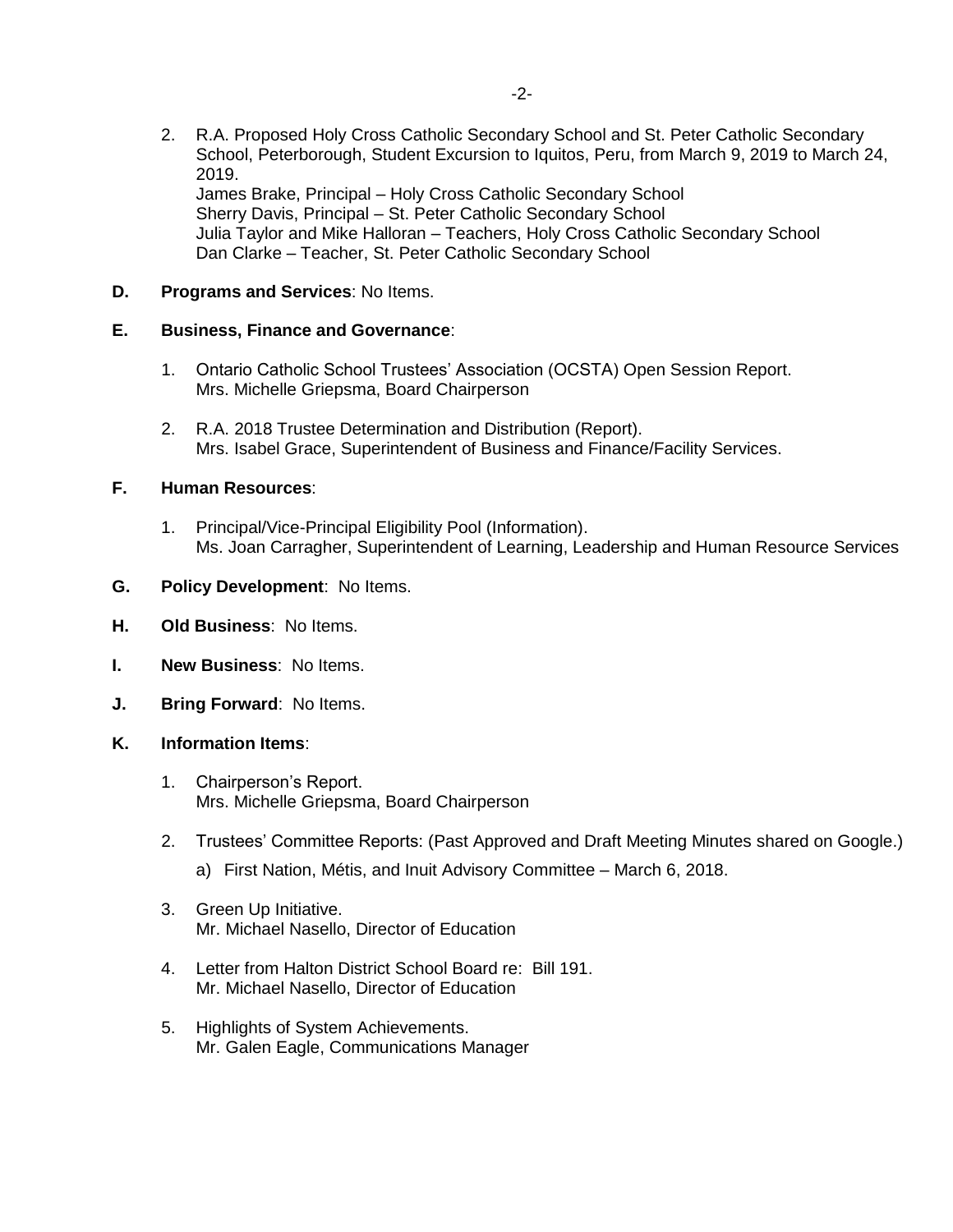#### **L. Future Meetings**: *BOARD AND STANDING COMMITTEE MEETINGS (chronological order)*

- 1. Board Standing Committee Meetings:
	- Policy Development –**April 3, 2018, 6:30 p.m. – 8:30 p.m.**
	- Governance –**April 9, 2018, 6:30 p.m. – 8:30 p.m.**
	- Board Meeting –**April 24, 2018, In Camera 6:00 p.m., Open Session 6:30 p.m.**
- 2. Other Committee Meetings:
	- Audit Committee, March 19, 2018, 6:30 p.m.
	- Special Education Advisory Committee March 22, 2018, 6:30 p.m.
	- STSCO Governance Meeting March 28, 2018, 3:00 p.m., STSCO Offices.
	- Chairperson Committee Meeting April 9, 2018, 4:30 p.m.
	- **French as a Second Language Advisory Committee, April 11, 2018, 4:30 p.m.**
	- Catholic Parent Engagement Committee, April 16, 2018, 6:30 p.m.
	- Student Council Liaison Committee Meeting April 24, 2018, 4:15 p.m.
	- **Faith and Equity Advisory Committee, April 26, 2018, 6:30 p.m.**
	- Accessibility for All Committee, May 1, 2018, 1:15 p.m.
	- First Nation, Métis, and Inuit Advisory Committee June 5, 2018, 6:30 p.m.
	- Supervised Alternative Learning (SAL) Meeting
	- **Strategic Planning Advisory Committee**

#### *EVENTS (chronological order)*

- April 4, 2018 Catholic Leadership Development Series, "Called to Learn", 4:15 p.m. -6:00 p.m. Board Office –Large Board Room
- April 26-28, 2018 OCSTA Ontario Catholic School Trustees' Association AGM (Crowne Plaza Kitchener – Waterloo)
- May 1, 2018 Workshop on Municipal Elections, presented by Mr. Stephen Andrews, OCSTA Director of Legislative and Political Affairs, Mr. Patrick Daly, OCSTA President (Board Office – 4:30 p.m.)
- May 6-May 11, 2018 Catholic Education Week
- May 9, 2018 PVNCCDSB Service Recognition Occasional Staff (Board Office) 5:00 p.m.
- May 9, 2018 Catholic Student Leadership Awards Evening
- May 24, 2018 OSTA-AECO Ontario Student Trustees' Association Annual General Meeting May 24-27, 2018 (Student Trustees)
- June 7, 2018 CCSTA Canadian Catholic School Trustees' Association AGM June 7-9, 2018 Kelowna BC